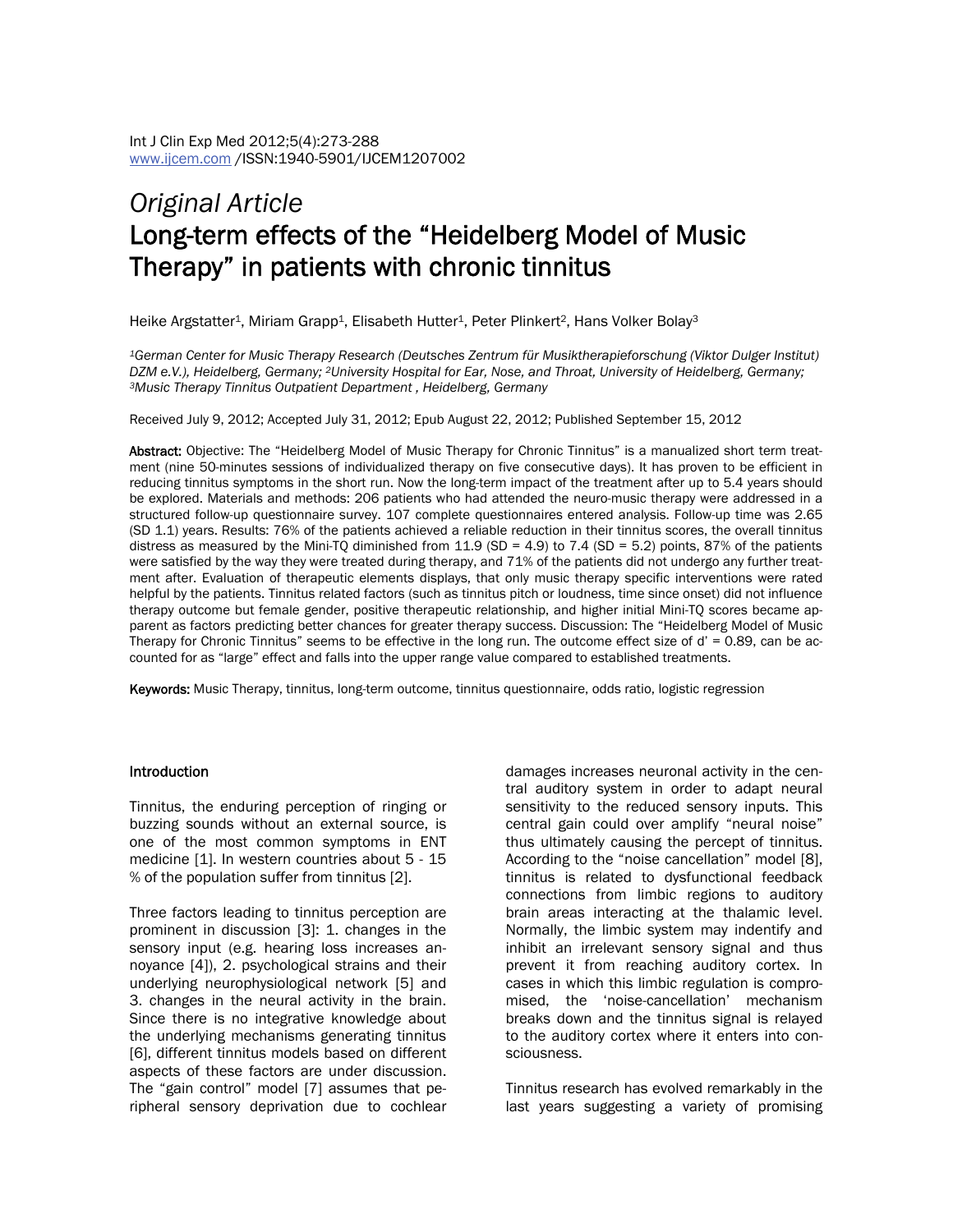treatment options [9-12]. To our knowledge, only cognitive-behavioural therapy (CBT) and tinnitus retraining therapy (TRT) have been evaluated in long-term studies covering more than 12 months so far. CBT is short in duration (several weeks to months) but nevertheless has long lasting effects [11] up to 15 years after treatment [13-16]. In more time consuming therapy approaches (duration up to 18 months) such as the TRT [12] the global improvement in tinnitus scores accrues over a longer period only but then it seems to be a stable and clinically significant therapy [17-20].

Irrespective of the type of therapy, treatment outcome seems to stabilize over time, though the prognosis of the therapeutic outcome remains individualized. Prominent moderating variables turn out to be initial tinnitus symptoms and possible co-morbidities (esp. psychological strains / psychiatric diseases and otological risk factors, mostly hearing impairment and hyperacusis). Therapies with an in-patient setting appear to be the best option in severe, multimorbid cases [21] while outpatient treatments are sufficient for patients with lower tinnitus related distress [22, 23]. Furthermore, therapeutic concepts incorporating both training techniques aiming at a neuronal reorganisation accompanied by procedures to solidify the results on an emotional level should secure the most sufficient and long lasting reduction of tinnitus symptoms.

In 2004 a novel treatment option, referred to as "Heidelberg Model of Music Therapy", was first offered. This neuro-music therapy for chronic tinnitus strives for an integration of strategies to manage the psychological state and possibly restore the assumed underlying neurophysiological reorganisation in both the lemniscal and extralemniscal auditory pathways [24]. For this purpose, complementary music- and psychotherapeutic interventions and techniques are structured into modules. This makes up a manualized short term music therapeutic treatment concept (see section 'materials and methods' for detailed description of this music therapy manual). Results from several clinical trials [25-27] demonstrate that this integrative music therapy approach has proven to be an efficient means to reduce tinnitus distress. About 80% of the patients accomplish a reliable decrease of tinnitus distress as measured by the Tinnitus Questionnaire [28]. In the short run, this effect was independent of tinnitus characteristics or

otological co-symptoms and remained unchanged at a follow-up after six months [29].

Since it is of utmost importance that therapy results are not just short-lived but enduring, it seems reasonable to investigate the long-term impact of the treatment option according to the "Heidelberg Model of Music Therapy for Chronic Tinnitus". By means of a questionnaire survey, we wanted to assess especially the sustainable efficiency. Of further interest was to explore factors possibly moderating the chance for therapy success or failure. Such potential predictors include patient characteristics (i.e. demographic factors such as age or gender); factors related to tinnitus (e.g. otological characteristics, tinnitus history) and music therapy related factors (e.g. role of music therapy specific interventions, patient-therapist relationship).

## Materials and methods

## *Subjects*

The neuro-music therapy according to the "Heidelberg Model of Music Therapy for Chronic Tinnitus" was announced by press releases (newspapers and magazines, radio and TV) and offered to patients at the outpatient department of the ENT-clinic of the university hospital Heidelberg as well as to patients of ENT-doctors in own practice nationwide.

All patients attending the neuro-music therapy at the German Center for Music Therapy Research during the period October 2004 to June 2009 were eligible for this survey. Patients taking part in evaluative clinical trials were excluded due to the extra amount of assistance and additional measurement procedures typical for clinical trials.

At time of admission for therapy, all patients suffered from chronic tinnitus which had lasted for at least six months. The "Heidelberg Model" is eligible for patients who do not have any psychiatric disorder, are of the minimum age of 18 years and have hearing loss in pure tone audiometry no greater than 50 dB HL up to the frequency region of their estimated tinnitus pitch (if necessary patients have to be provided with hearing aids).

All subjects gave written informed consent in accordance with the Declaration of Helsinki. The survey was in accordance with the requirements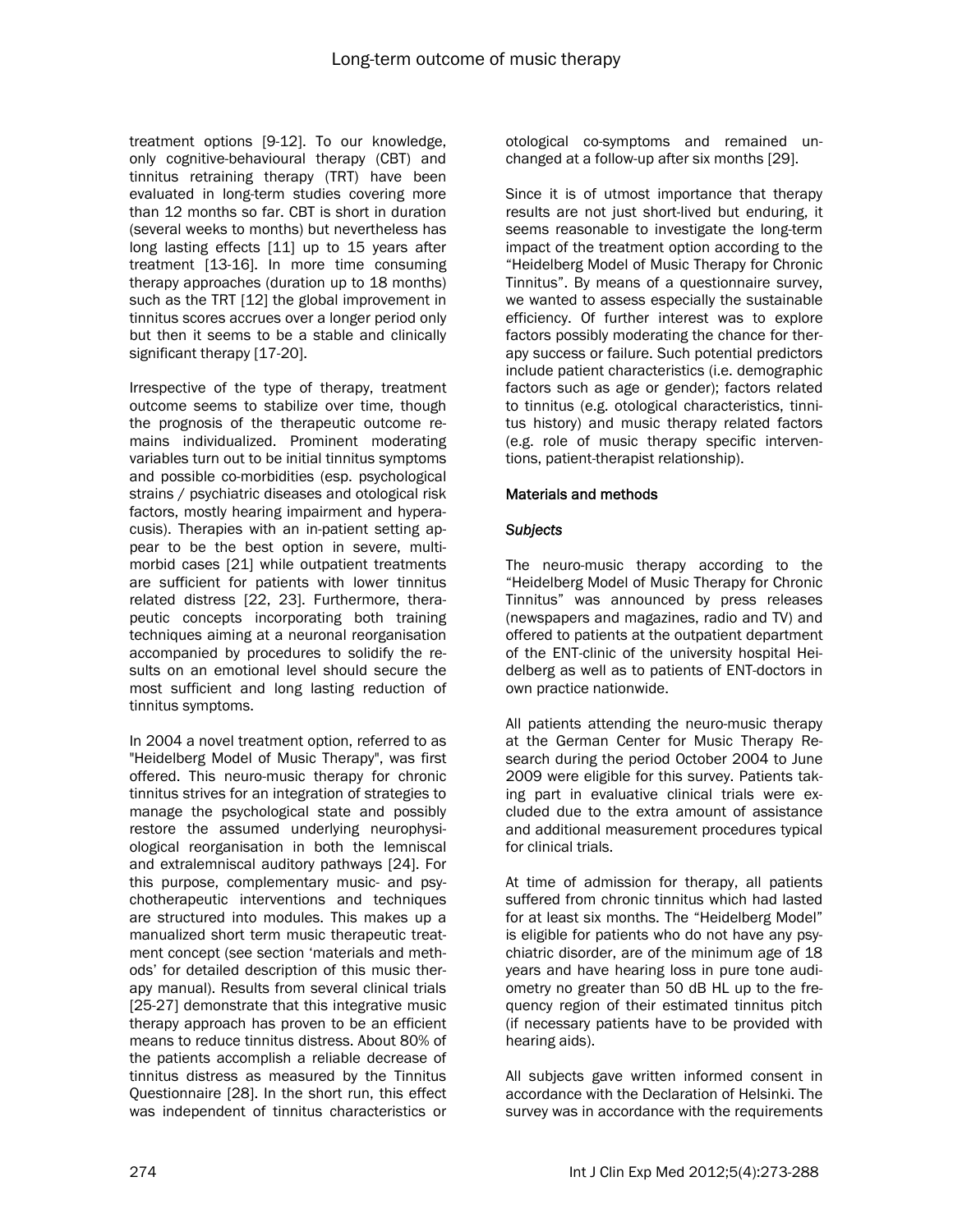of the local institutional review board.

## *Design*

Overall 206 patients who had received music therapy in the regular care were addressed in August 2010.

A detailed questionnaire (see *survey questionnaire*) was sent to them by electronic (n = 156) or surface  $(n = 50)$  mail. Nine questionnaires were undeliverable ( $n = 7$  via e-mail,  $n = 2$  via post), five patients declined to answer and three postponed their return due to an ongoing alternative treatment. Of the remaining  $n = 189$  patients,  $n = 107$  returned their questionnaires resulting in a response rate of 56.6%.

## *Music therapy treatment outline*

The neuro-music therapy according to the Heidelberg Model for tinnitus is a manualized short term music therapeutic treatment lasting for nine consecutive 50-minutes sessions of individualized therapy. Therapy takes place on five consecutive days (from Monday to Friday) with two therapy sessions per day. The therapy is carried out by a team of two trained therapists (with academic degree, at least B.A.), usually one music therapist and one psychotherapist. The interventions are structured into the following modules:

#### *Module 1: Counseling*

All patients receive a comprehensive individualised personal instruction in order to establish a cognitive model of tinnitus. Patients are informed about the underlying neuroscientific principles of the music therapy. Possible physical diseases and current medications are examined. In case of doubt a physician is consulted. As the specific modules used in therapy are based on the patients' individual tinnitus sound, their 'tinnitus-equivalent', has to be set up. For patients who describe their tinnitus as tonal, tinnitus frequency is matched by a sinus wave generator (Mair & Rohner OEG ©: Arbitrary Waveform Generator WG 810) which is able to generate arbitrary wave shapes with maximum clock frequency of 10MHz. In the tinnitus therapy we used the sinusoidal wave shape [30] only. For patients with noise-like tinnitus, the program "noise estimator" which generates noises of diverse bandwidth (up to 10.000 Hz) and pitch (up to 22.050 Hz) designed by ©

Dr.rer.med. Christoph M. Krick, Neurocenter of the Saarland University Clinic, was used to match the subjective tinnitus.

#### *Module 2: Resonance Training*

The Resonance Training is intended both to increase blood circulation of the entire head, especially in tinnitus related brain regions, and to innervate auditory pathway via somatosensory stimulation. The patients learn a vocal exercise stimulating the cranio-cervical resonating cavities. The supposed cranial activation can easily be inspected by palpating trigger points [31].

## *Module 3: Neuroauditive Cortex Training*

The Neuroauditive Cortex Training uses tone sequences performed live by a trained music therapist on a piano which have to be vocally imitated by the patient. A systematic and targeted training of inaccurately intonated musical sounds enables the patients to exert influence on their auditory processes since they learn to actively filter out irrelevant information and to concentrate on relevant acoustic stimuli. In addition to an increased auditory attention control this training aims at a neuronal reorganization of the auditory cortex.

In chronic tinnitus characteristic auditory cortical reorganizations are traceable, which seem to be frequency specific [32, 33]. Frequency discrimination training may interrupt the cortical representations that are generating tinnitus [34, 35]. One possible explanation might be that the musical training leads to a suppression of neural activity by lateral inhibition of the auditory cortex [36]. Experimental data indicate that it is more efficient to train at normal hearing frequencies rather than in the region of hearing loss or tinnitus frequency [9, 35]. We therefore propose that it is possible to alter the internal tinnitus spectrum by means of the Neuroauditive Cortex Training, which represents a specific perceptual training within in the normal hearing frequencies. Furthermore it is very important, to ensure the training regime is intrinsically motivating. Active music therapy guarantees the lasting co-operation of the patients.

# *Module 4: Tinnitus Reconditioning*

The Tinnitus Reconditioning offers coping mechanisms related to stress control along with a sound based habituation procedure. 1. Re-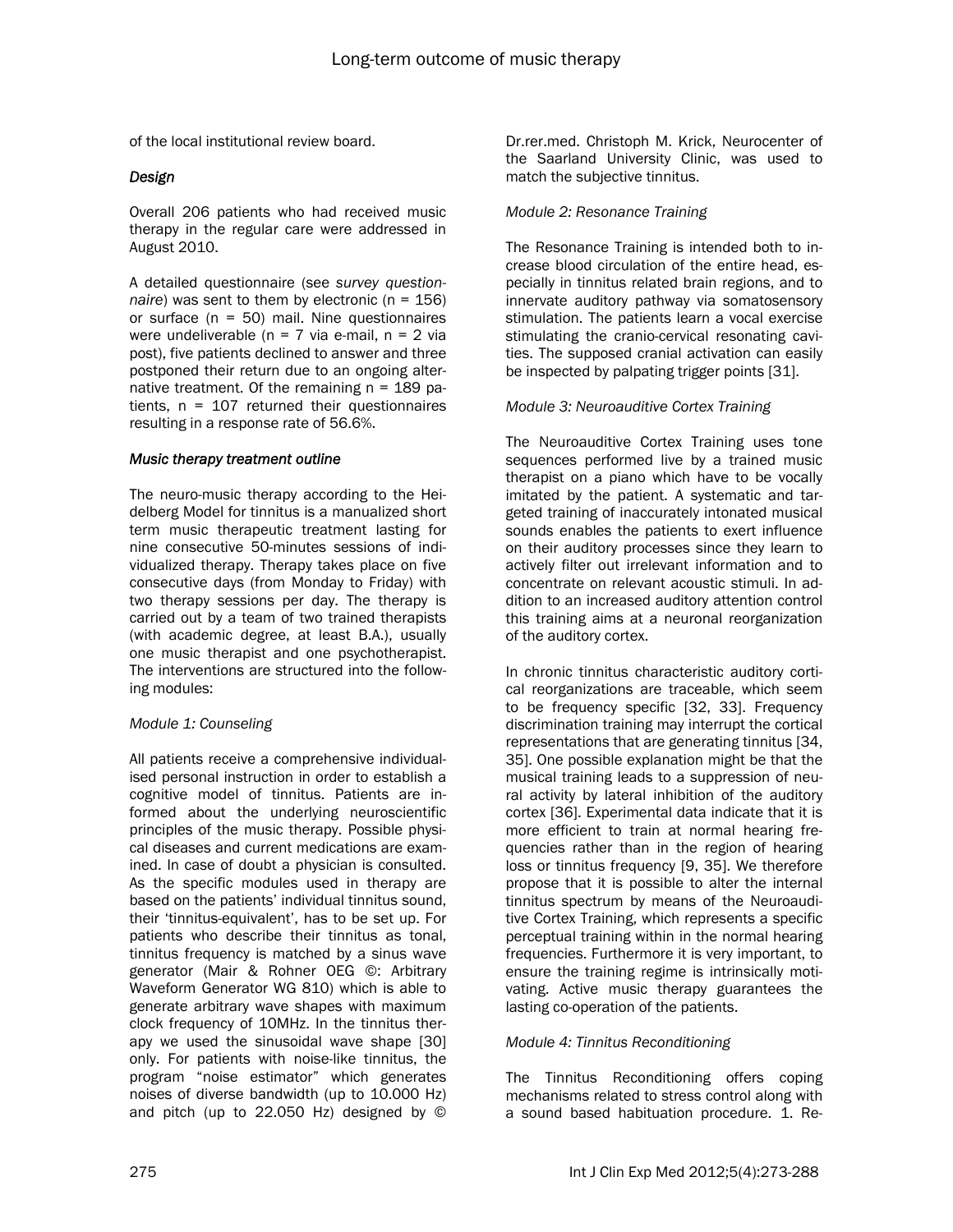| Module                              | Technique                                                                                                                                                                                                               | Proposed working factor                                                                                                                                                                                            |
|-------------------------------------|-------------------------------------------------------------------------------------------------------------------------------------------------------------------------------------------------------------------------|--------------------------------------------------------------------------------------------------------------------------------------------------------------------------------------------------------------------|
| Counseling                          | Neuroscientifically founded individualised<br>personal instruction on tinnitus aetiopa-<br>thology                                                                                                                      | NW: Counselling, facilitation of therapy moti-<br>vation                                                                                                                                                           |
|                                     | Compilation of a tinnitus-sound equivalent<br>by means of a sine-wave generator and<br>conversion to the heptatonic scale                                                                                               | SW: Externalisation of the tinnitus, musical<br>conversion                                                                                                                                                         |
| <b>Resonance Training</b>           | vocal exercises, i.e. intonation of the indi-<br>vidual tinnitus sound and stimulation of<br>craniocervical resonating cavities. $\rightarrow$ stimu-<br>lation of cranio-cervical resonating cavities                  | SW: Regain confidence in the own hearing;<br>active masking of the tinnitus sound; increase<br>of blood circulation, corrective stimulation of<br>the auditory pathway by means of somatosen-<br>sory innervations |
| Neuroauditive Cortex<br>Training    | Audition of unknown, standardized atonal<br>music sequences                                                                                                                                                             | SW: Attention diversion, increase of discrimi-<br>native abilities, enhancement of auditive<br>skills                                                                                                              |
|                                     | Detailed training of intonation and listening<br>capacity in the range of the transposed<br>tinnitus frequency by means of an intona-<br>tion exercise of erroneous intervals in the<br>range of the tinnitus frequency | SW: Neuronal reorganisation of the tonotopic<br>representation in the auditory cortex                                                                                                                              |
| <b>Tinnitus Recondition-</b><br>ing | Musically based training in relaxation and<br>self-control and creation of a "well-being<br>image" as anchor for physiological relaxa-<br>tion                                                                          | SW: Physical relaxation and regulation of<br>physiological processes                                                                                                                                               |
|                                     | Compilation of tinnitus evoking / attenuat-<br>ing factors and situations (temporal tinni-<br>tus map)                                                                                                                  | NW: Identification of unspecific factors<br>SW: sensitization for connections between<br>stress factors/well-being and tinnitus                                                                                    |
|                                     | Systematic desensitization in order to de-<br>couple tinnitus from psychophysiological<br>reaction patterns                                                                                                             | SW: Subliminal training of auditory filtering;<br>self-efficient steering of physical reactions on<br>tinnitus perception                                                                                          |

Table 1. Manual outline of the "Heidelberg Model of Music Therapy for Chronic Tinnitus"

SW = Specific Working factor (proposed to be specific for the music therapy concept); NW = non-specific working factor (general factors).

laxation training: A well known and effective relaxation exercise, the music therapeutic relaxation training according to Bolay/Selle [37] was adapted to the needs of the tinnitus therapy. By means of music as calming background stimulus, the balance between the activity of the sympathetic and the parasympathetic branches of the autonomic nervous system shall be restored. The attention is diverted from the tinnitus and physical recreation is supported. Additionally the patients imagine a positive autobiographic episode (e.g. reminiscence of a holiday experience) which serves as anchor stimulus: every time the patients call up this 'well-being-imagination', the bodily and mental relaxation should be triggered. 2. Habituation training: During the relaxation exercise, the tinnitus sound will be integrated intermittently into the background music. The volume is adapted to the individual hearing level compensating for a potential hearing deficit. For this purpose, before the training session starts, the patients have to set the background music to a convenient level such that they can easily listen to the music while still being able to follow verbal instructions from the therapist. 3. Stress management (Tinnitus Map): Subsequently the patients have to set up a 'tinnitus-map'. This map identifies situations aggravating or intensifying the tinnitus. These aversive situations can be imagined during the relaxation. The patients thus learn to decouple tinnitus and aversive associations (Table 1).

#### *Survey questionnaire data*

Main measurements correspond to the German Clinical Practice Guideline [38].

*Socio-demographic and otological data* 

Socio-demographic (gender, age, highest level of education, current occupation) and otological data from the intake interview were used. Otological data comprised: initial onset-time of tinnitus, tinnitus core frequency at intake in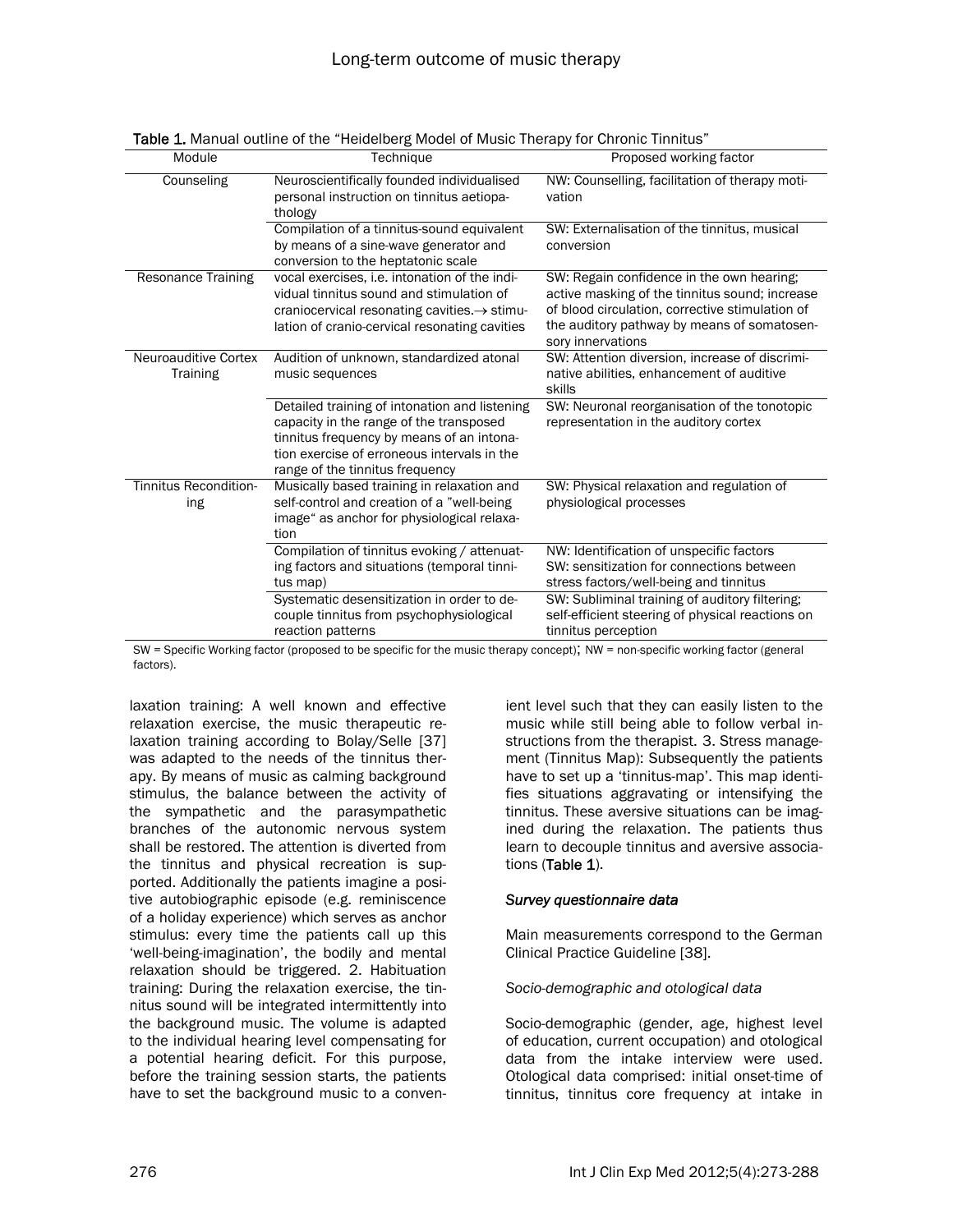| <b>Table 2.</b> contents of the follow-up-questionnaire                                                                                                                                                                                                                                                                        |
|--------------------------------------------------------------------------------------------------------------------------------------------------------------------------------------------------------------------------------------------------------------------------------------------------------------------------------|
| Tinnitus characteristics                                                                                                                                                                                                                                                                                                       |
| Please describe the tinnitus you wanted to be treated by music therapy (tonal/noisiform)                                                                                                                                                                                                                                       |
| If you still perceive any tinnitus: Where do you perceive your tinnitus? (right side / left side / both sides /                                                                                                                                                                                                                |
| inside the head / elsewhere)                                                                                                                                                                                                                                                                                                   |
| If you still perceive any tinnitus: Please rate the intrusiveness of your current tinnitus ( $0 =$ not intrusive/100<br>extremely intrusive)                                                                                                                                                                                   |
| Therapy satisfaction                                                                                                                                                                                                                                                                                                           |
| Therapeutic relationship: Please rate your satisfaction concerning the therapist-patient relationship (5-point<br>scale: very dissatisfied - very satisfied)                                                                                                                                                                   |
| Therapy satisfaction: Please rate your satisfaction concerning the treatment (5-point scale: very dissatisfied<br>- very satisfied)                                                                                                                                                                                            |
| Subjective therapy outcome                                                                                                                                                                                                                                                                                                     |
| Was your tinnitus percept changed by the music therapy? (worsened/unaffected/improved)                                                                                                                                                                                                                                         |
| How did the tinnitus change since therapy? (no tinnitus any more / periods without tinnitus / tinnitus present<br>all time)                                                                                                                                                                                                    |
| Therapy evaluation                                                                                                                                                                                                                                                                                                             |
| Which elements from therapy did you consider helpful? (each element: yes/no: Resonance Training / Neuro-<br>auditive Cortex Training / Tinnitus Reconditioning / Counseling / therapeutic conversation / none)<br>Which elements from therapy do you still perform in your daily life? (each element: yes/no: resonance train- |
| ing/tinnitus-reconditioning/others/none)                                                                                                                                                                                                                                                                                       |
| Subsequent treatment attempts                                                                                                                                                                                                                                                                                                  |
| Which of the following therapies did you undertake since music therapy (each element: yes/no: none / TRT /                                                                                                                                                                                                                     |
| psychotherapy / inpatient therapy / pharmacological therapy / physiotherapy / hearing aids / sound                                                                                                                                                                                                                             |
| generator / acupuncture / others)                                                                                                                                                                                                                                                                                              |
| Do you currently use hearing aids (none / one ear / both ears / I own a hearing aid but it is not in use)                                                                                                                                                                                                                      |
|                                                                                                                                                                                                                                                                                                                                |

kHz, tinnitus minimum masking level [dB (SD)], subjective loudness on a scale 1-100, sound quality of the tinnitus (sinusoidal / narrow-band noise, broad-band noise), location of the tinnitus sounds (left/right ear, both ears, inside head), possible fluctuations of the tinnitus, previous therapies concerning especially sound stimulation devices (hearing aids / noiser, masker, tinnitus instrument).

#### *Long-term therapy outcome*

Tinnitus severity and individual tinnitus related distress were assessed by the German version of the Tinnitus Questionnaire (TQ, [28] in its abbreviated form, the "Mini-TQ" [39]). The most relevant twelve items of the German Version of the Tinnitus Questionnaire which have proven to be most sensitive to change constitute the Mini-TQ. Seven items concern intrusiveness and emotional distress, three cover cognitive distress, and one item captures sleep disturbance and negative effects on social relationships respectively. The Mini-TQ has no subscales due to the small number of items but the total score has good psychometric properties (reliability *rtt* = .89, internal consistency Cronbachs alpha = .90; validity: Pearson correlations between TQ and Mini-TQ:  $r = .93$ ). Each item has to be answered on a three point-scale (the response alternatives for each item are true = 2 points, partly true  $= 1$  point, and not true  $= 0$  points). The final score results from the sum of all items and has a range from 0 to 24. The calculation of the quartiles leads to four clinical categories (0- 7 points: light distress; 8-12 points: moderately distressed, 13-18 points: severely distressed, 19-24 points: most severely distressed).

Assessment of tinnitus symptoms by the Mini-TQ was performed three times: 1) at admission, 2) immediately after therapy at discharge and 3) after a period of up to 5.4 years succeeding therapy (follow-up – FU).

# *Follow-up questionnaire*

At the time of the follow-up survey, a structured questionnaire was administered. This questionnaire is based on items from the Structural Tinnitus Interview [40], items recommended by the Tinnitus Research Initiative [41] and items specific for the music therapy approach. Main topics were subjective tinnitus characteristics (at time of therapy and currently), therapy satisfaction, subjective therapy outcome, therapy evaluation and subsequent treatment attempts (see Table 2).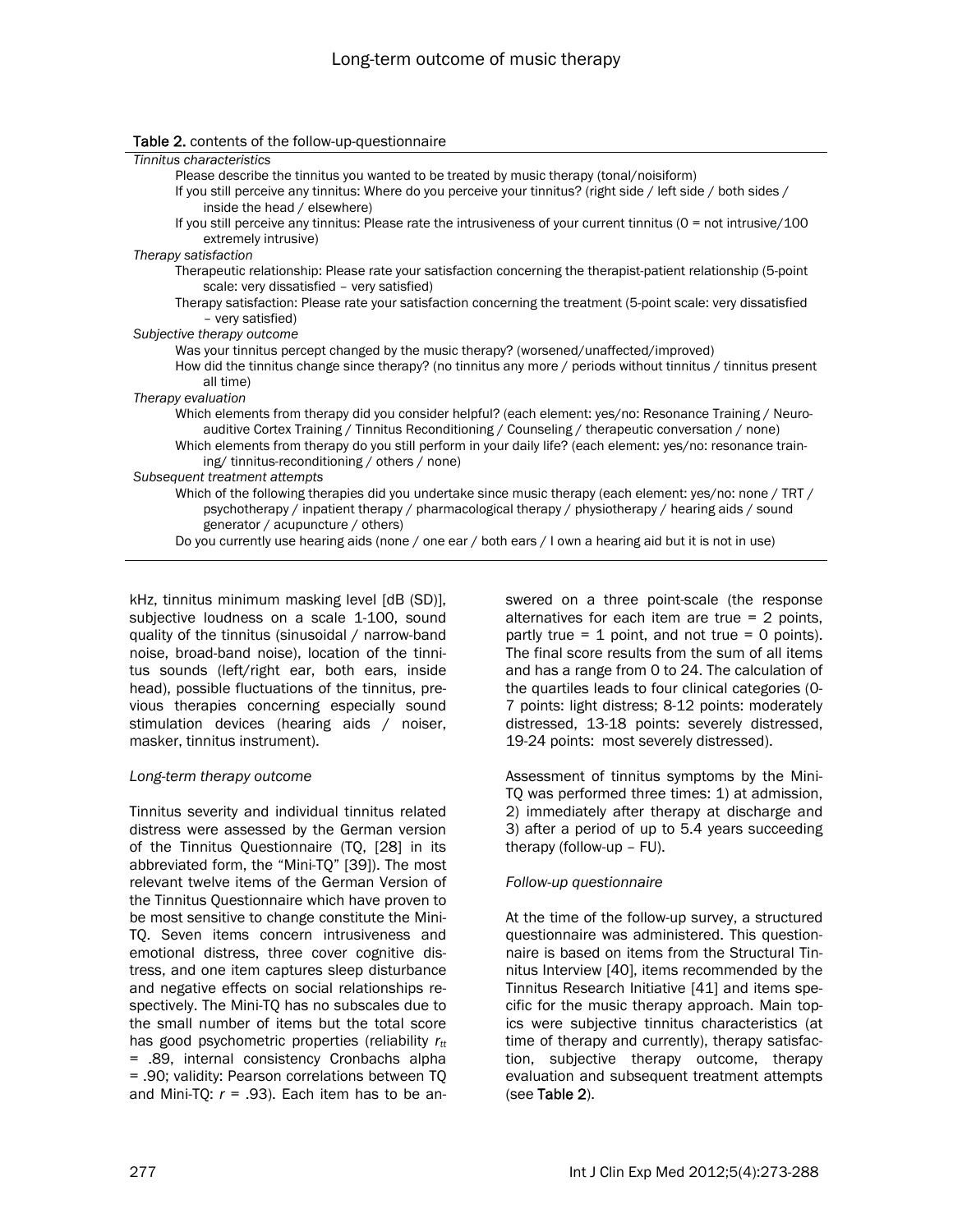## *Statistical analysis*

Statistical analysis of the data was performed using parametrical and non-parametrical tests in SPSS 19 (SPSS Inc. Headquarters, 233 S. Wacker Drive, 11th floor, Chicago, Illinois 60606). Level of significance was  $p < .05$ , adjusted for multiple testing by the Bonferroni method if necessary.

#### *Socio-demographic and otological data*

Discrete variables are presented as frequencies and percentages, for continuous variables means and standard deviation are reported. Group differences (responders vs. nonresponders) were analyzed using the chi-square test (discrete variables) or by unpaired t-test (continuous variables).

#### *Mini-TQ*

The continuous variable Mini-TQ scores was analyzed using univariate analysis of variance (ANOVA) for repeated measures procedures (three assessments: admission, discharge and follow-up) and student's t-test for dependent samples (post-hoc analysis admission – discharge; admission – follow-up and discharge – follow-up).

In addition Cohen's *d*' effect size [42] was calculated to measure the magnitude of the treatment effect.

Apart from the statistical significance, it is important to estimate the clinical impact of therapy outcome. Therefore, individual changes were assessed according to the concept of "clinical significance" [43]. This method allows for calculating a "reliable change index", i.e. whether the change in questionnaire scores is unlikely to be due to simple measurement unreliability. The formula for criterion level is: RC = 1.96/2\*√2\*SE (With SE = standard error of the Mini-TQ (SE=SD<sup>\*</sup> $\sqrt{(1 - r_{tt})}$  and SD = 5.3 = standard deviation of the norming sample and  $r_{tt}$  = 0.89 [18]). Based on this formula, the RC for the Mini-TQ is estimated to 1.8 score points. Any patient who has scores differing for more than 1.8 points between two measurement points has achieved a clinically relevant change – either a reliable amelioration (reduction by more than 1.8 points) or a reliable deterioration (increase by more than 1.8 points). All patients having scores differing between -1.8 and +1.8 points have not achieved a reliable change in the Mini-TQ.

Data of the four clinical categories are presented as percentages, group differences are calculated by nonparametric statistics (Wilcoxon test).

#### *Follow-up questionnaire*

Discrete variables are presented as frequencies and percentages, for continuous variables means and standard deviation are reported.

Group differences between patients attending music therapy only and patients attempting at least one further therapy are presented as frequencies and percentages, the continuous variable Mini-TQ scores was analyzed using univariate analysis of variance (ANOVA) for repeated measures procedures (three assessments: admission, discharge and follow-up).

## *Factors possibly influencing enduring therapy success*

In order to predict parameters possibly influencing therapy outcome, a logistic regression model was calculated using "therapy success" (reliable change in the TQ yes/no) as binary dependent variable and the following variables as independent variables: demographic factors (gender, age), therapy related factors (therapy satisfaction, music therapy only vs. subsequent treatment attempts after music therapy) and tinnitus related factors (initial tinnitus severity in the Mini-TQ), sound quality of the treated tinnitus, frequency, time since onset of tinnitus. We calculated both the regression coefficients and odds ratio. The odds ratio is used to assess the chance (here: therapy success i.e. reliable change) of a particular outcome if a certain factor (or exposure) is present.

# **Results**

# *Patients*

On average the follow-up time was *M* = 2.65 years (*SD* = 1.1 years, *range*: 1.1 – 5.4 years). The detailed otological and psychometric data at admission for all patients who were addressed in the follow-up survey can be seen in Table 3.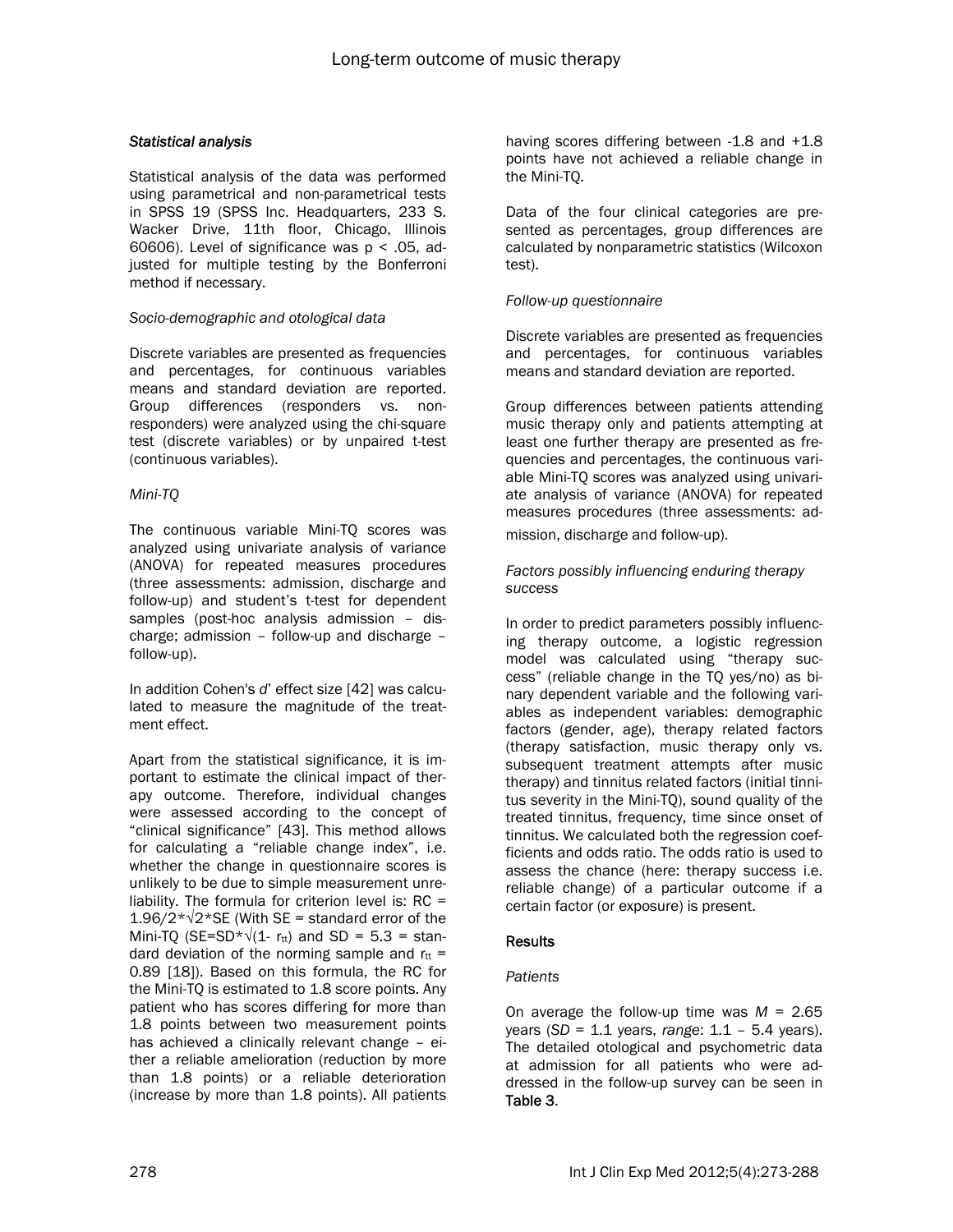| Variable                                                           | <b>Numbers</b>                            |
|--------------------------------------------------------------------|-------------------------------------------|
| N [all (female)]                                                   | 107(39)                                   |
| Age in years [mean (SD)]                                           | 54.3(12.4)                                |
| highest level of education                                         | 11.2% / 35.7% / 3.1% / 49.0% / 1.0%       |
| [general school / intermediate school / grammar school / univer-   |                                           |
| sity / others]                                                     |                                           |
| Occupation                                                         | 55.9% / 2.7% / 3.5% / 15.1% / 6.2% / 2.7% |
| [working / homemaker / vocational training / retirement / unem-    |                                           |
| ployed / untrained]                                                |                                           |
| Initial onset - time in years                                      | 7.3 (8.3); min 1. max 44. med 4.0         |
| [mean (SD); Min-Max, Median]<br>Tinnitus frequency                 | $6.1 + 2.5$                               |
| [kHz(SD)]                                                          |                                           |
| Tinnitus minimum masking level [dB (SD)]                           | 52.2(21.3)                                |
| Subjective loudness                                                | 55.8 (46.6)                               |
| [scale 1-100]                                                      |                                           |
| Sound quality of the tinnitus                                      | 56.9% / 24.5% / 18.6%                     |
| [sinusoidal / NB / BB]                                             |                                           |
| Subjective tinnitus sensation                                      | 80.4% / 19.6%                             |
| [pure tone / noise]                                                |                                           |
| Tinnitus location: N                                               | 54.1% / 55.4% / 16.2% / 5.4%              |
| [LE / BE / RE / inside head]                                       |                                           |
| Tinnitus changes over time                                         | 77.3% / 22.7%                             |
| [present all time / sometimes not audible]                         |                                           |
| Sound stimulation devices                                          | 14.1% / 7.8%                              |
| [Hearing aids / sound generators (noiser, masker, tinnitus instru- |                                           |
| ment)]                                                             |                                           |

There were no significant differences of demographic variables and tinnitus related problems between those patients who returned the questionnaires and those who did not answer with the exception of age: respondents (*M* = 51.8 yrs), were significantly older than deniers (*M* = 47.2 yrs) (*t*(187) = -2.27, *p* = .024). Immediate treatment outcome at discharge was identical in both groups (ANOVA interaction time x group: *F*  $(1, 187) = .01$ ,  $p = .921$ ) indicating that the respondents are representative for the sample. From now on, only data by respondents will be reported.

#### *Therapy outcome*

In order to measure and to quantify therapy success, Mini-TQ-scores obtained at three different measurement times (admission, discharge and follow-up) were compared by means of parametric (overall TQ-score) and non-parametric (individual changes) statistics.

According to the concept of "clinical significance", 71% of the patients achieved a reliable reduction in their tinnitus scores from admission to discharge, and this proportion of significant improvement increased to 76% at longterm follow-up. Figure 1 depicts individual changes of all patients accordingly.

The overall tinnitus distress as measured by the Mini-TQ score (see Table 4) diminished from admission to discharge and even improved further until long-term follow-up (ANOVA: *F*(2, 105) = 39.87, *p* = .000; post hoc t-tests: admission – discharge *t*(105) = 13.49; *p* = .000; admission – follow-up *t*(105) = 6.18; *p* = .000, discharge – follow-up *t*(105) = .14; *p* = .888). This change corresponds to an effect size of  $d' = 0.80$  from admission to discharge and to an effect size of d' = 0.89 from admission to follow-up.

As the time elapsed since therapy could be influential on therapy outcome, a correlation between 'follow-up time [years]' and 'change in tinnitus distress [TQ-scores]' was calculated but revealed no significant connection (*r*(105)= .15, *p* = .136) (Figure 3).

The Mini-TQ allows for the calculation of clinical categories. The distribution of the patients according to the four clinical grades of the TQ is given in Figure 2. The Wilcoxon test reveals a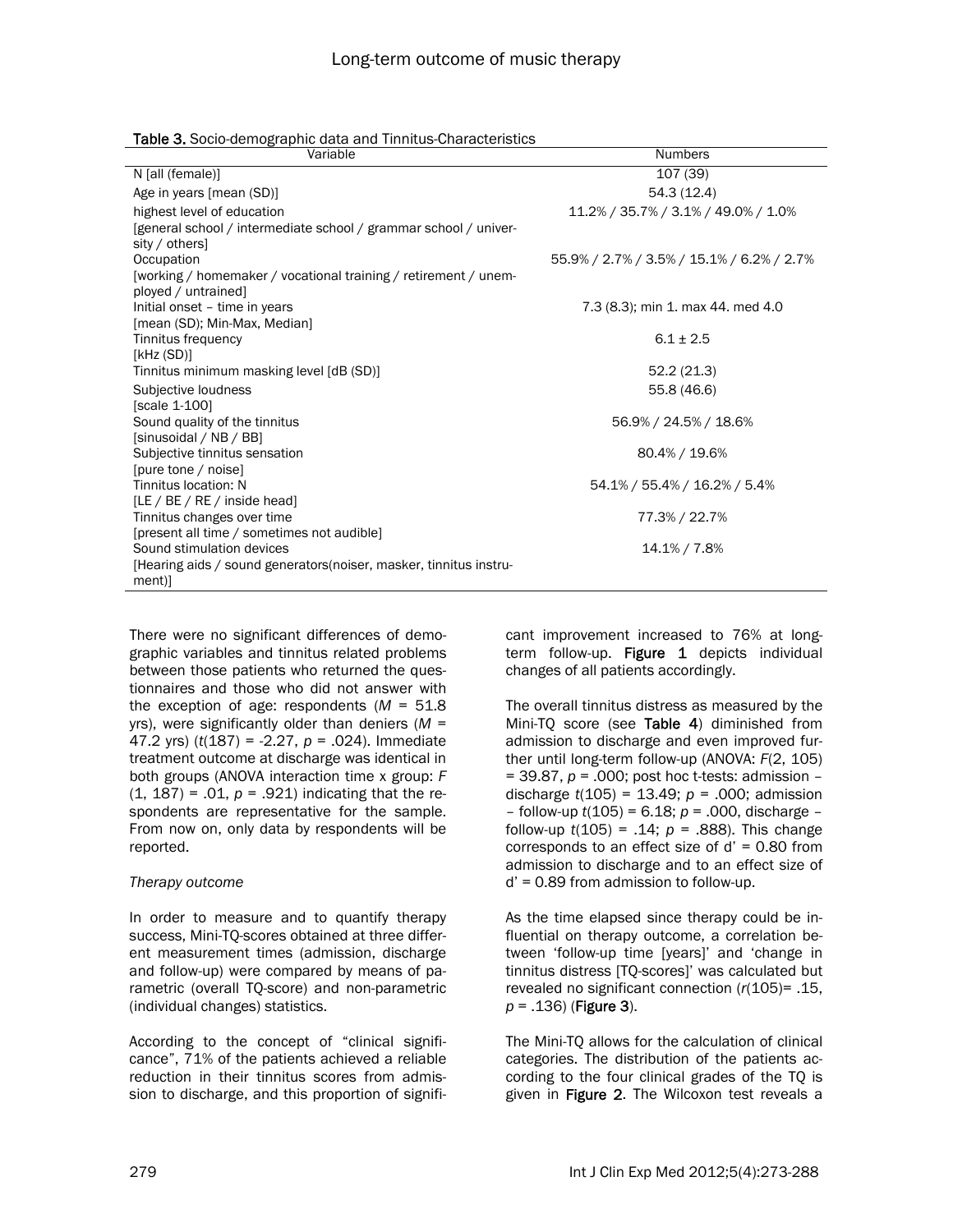|              |                                       | Admission                     | <b>Discharge</b> | Long term<br>follow-up | Relative<br>Change<br>Adm - Disc. | Relative<br>Change<br>Adm / FU |
|--------------|---------------------------------------|-------------------------------|------------------|------------------------|-----------------------------------|--------------------------------|
| Value        | Respondents (n=107)                   | $11.9 \pm 4.9$                | $8.0 \pm 4.8$    | $7.4 \pm 5.2$          | 33%                               | 38%                            |
|              | Deniers (n=79)                        | $11.7 \pm 4.5$                | $8.0 + 4.3$      |                        | 32%                               |                                |
| <b>ANOVA</b> | Main effect time                      | $F[1, 363] = 49.03$ ; p = 000 |                  |                        |                                   |                                |
|              | Main effect "therapy group"           | $F[1, 363] = 3.98$ ; p = .685 |                  |                        |                                   |                                |
|              | Interaction "time x therapy<br>group" | $F[1,363] = 0.08$ ; p = .773  |                  |                        |                                   |                                |





Figure 1. Jacobson-Plot of TQ-Scores. The graph depicts individual TQ-scores of each patient at admission and follow-up. All data outside the area between the two diagonal lines in the middle belong to patients with reliable changes, i.e. changes succeed 1.8 points. Scores above the line indicate a reliable deterioration, scores below the lines indicate a reliable bettering, and scores between the lines indicate no reliable change.

significant shift on the distribution in the four groups from admission to discharge such as the number of slightly distressed patients rose up and the number of severely/ most severely affected patients declined  $(Z = 6.55, p = .000)$ . This pattern remained stable from discharge to long-term follow-up (*Z* = .04, *p* = .967).

At follow-up, 71% of the patients said that they

still heard their tinnitus all day long, 21% experienced periods without tinnitus and 8% indicated not to perceive their tinnitus any longer.

#### *Therapy satisfaction*

Overall, 87% of the patients were "very satisfied" or "satisfied" by the way they were treated during therapy (positive therapist-patient relationship; rating on a fivepoint scale: 4 or 5; *M =* 4.7, *SD* = 0.8). 48% were "very satisfied" or "satisfied" with therapy outcome in the long run (rating on a five-point scale: 4 or 5; *M =* 4.3, *SD* = 0.4), 42% were undetermined (rating on a five-point scale: 3) and 10% were dissatisfied (rating on a fivepoint scale: 1 or 2; *M =* 1.5, *SD* = 0.5). Most prominent were the wish for "more intensive after-care" (84% of the dissatisfied patients) and longer duration or higher number of therapy intervals (37%).

#### *Evaluation of therapeutic elements*

As most beneficial the patients specified the therapy elements "Resonance Training" (66% positive feedback), relaxation/reconditioning (61%) and "Neuroauditive Cortex Training" (56%). Pure counselling was not rated as important (only 6% positive feedback). 11% of the patients did not rate any intervention as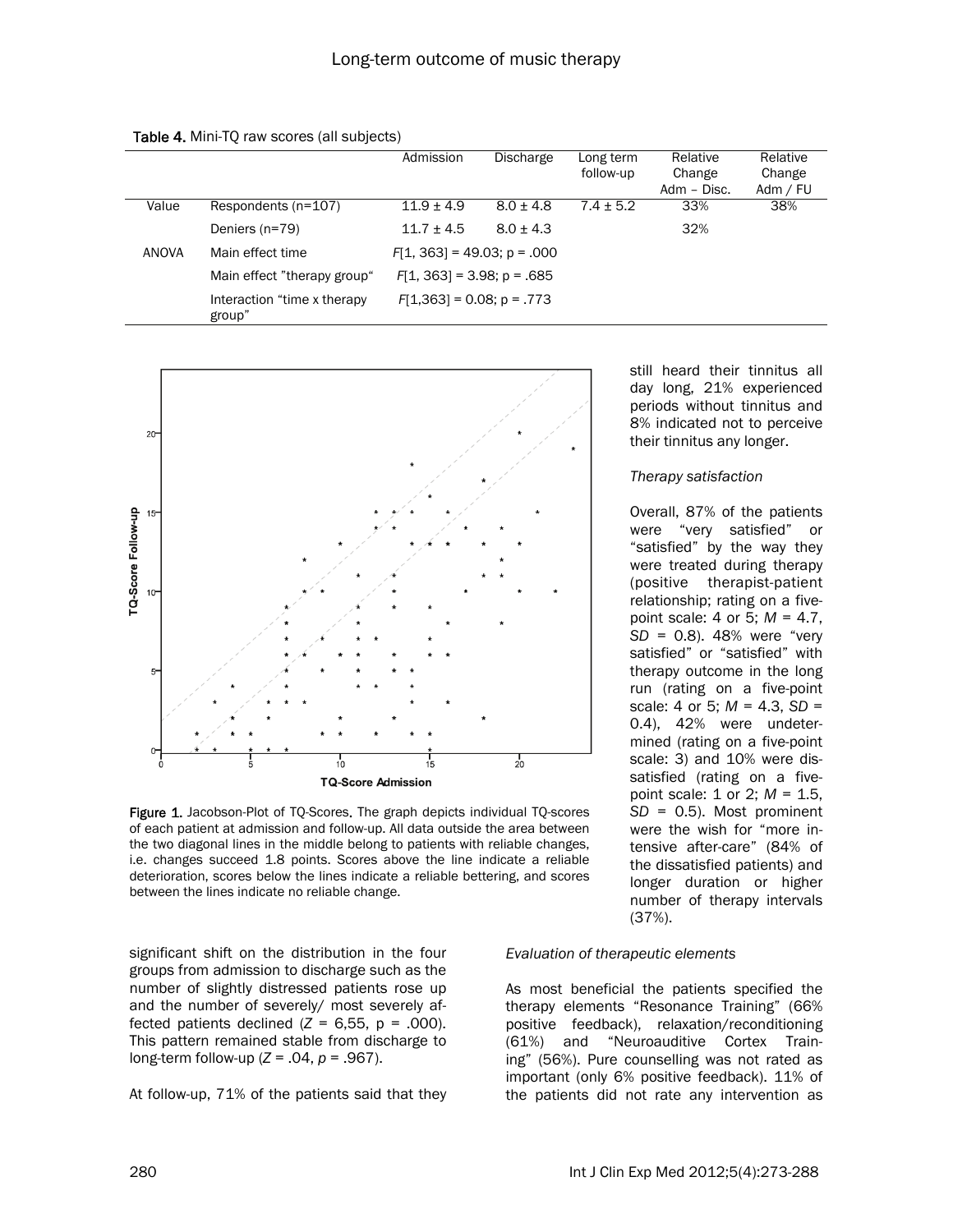

Figure 2. clinical categories of patients according to the Mini-TQ severity grades. Distribution of the patients in the four clinical categories of the Mini-TQ at the different times of data collection.

#### useful.

Almost three-quarters (73%) of the patients declared to apply one or more of the techniques they had learned during therapy in their daily life: 56% stated to use techniques from "Tinnitus Reconditioning" in order to regulate their physiological state ("relaxation"), 28% said to perform the "Resonance Training" and 13% marked to use other therapy related mechanisms.

#### *Treatment attempts following music therapy*

After the music therapy, 71% of the patients did not undergo any further treatment, 12% undertook one further therapy and 15% attempted more than one treatment. The distribution of these subsequent therapies was: physical ther-

apy (41%), sound devices (masker / noisier: 28%), psychotherapy (24%), acupuncture (21%), residential treatment (17%), pharmacological therapy (17%), tinnitus retraining therapy (14%), hearing aids (8%) and others (7%).

A detailed analysis of the two subgroups (music therapy only vs. further treatment) revealed significant group differences (Table 5). Overall both groups did benefit from the therapy (ANOVA main effect group  $p = .372$ , main effect time  $p = .000$ ) though the course of TQscore changes differed

between the two subgroups (significant interaction time x therapy group ( $p = .043$ ). The two groups did not differ in any moderating variable assessed in the survey (all  $p > .100$ ) (Figure 3).

#### *Factors possibly influencing enduring therapy success*

Therapy and tinnitus related factors as well as demographic data were entered into a logistic regression model. Therapy success was defined as reliable change in the Mini-TQ (i.e. more than 1.8 points amelioration from admission to follow-up). The aim was to define possible factors associated with tinnitus which may contribute to a correct classification of patients with longstanding therapy success.

The logistic regression analysis (Table 6) re-

Table 5. Comparison of Mini-TQ raw scores for the subgroups of patients "music therapy only" vs. "further therapy"

|              | - 12                     | Admission      | Discharge                     | Long      | Relative   | Relative | Relative  |
|--------------|--------------------------|----------------|-------------------------------|-----------|------------|----------|-----------|
|              |                          |                |                               | term      | Change     | Change   | Change    |
|              |                          |                |                               | follow-up | Adm - Disc | Adm / FU | Disc / FU |
| Value        | Music Therapy only       | $11.8 \pm 5.2$ | $8.0 \pm 5.0$                 | 6.7 $\pm$ | 32.1%      | 42.9%    | 15.8%     |
|              | $(N=76)$                 |                |                               | 5.1       |            |          |           |
|              | <b>Further Treatment</b> | $12.2 + 4.3$   | $7.9 + 4.3$                   | $8.8 \pm$ | 35.1%      | 27.7%    | $-11.4%$  |
|              | (N=31)                   |                |                               | 5.2       |            |          |           |
| <b>ANOVA</b> | Main effect "time"       |                | $F[2, 210] = 56.85$ ; p = 000 |           |            |          |           |
|              | Main effect "therapy"    |                | $F[1, 105] = 0.81$ ; p = .372 |           |            |          |           |
|              | group"                   |                |                               |           |            |          |           |
|              | Interaction "time x      |                | $F[2, 210] = 3.20$ ; p = 043  |           |            |          |           |
|              | therapy group"           |                |                               |           |            |          |           |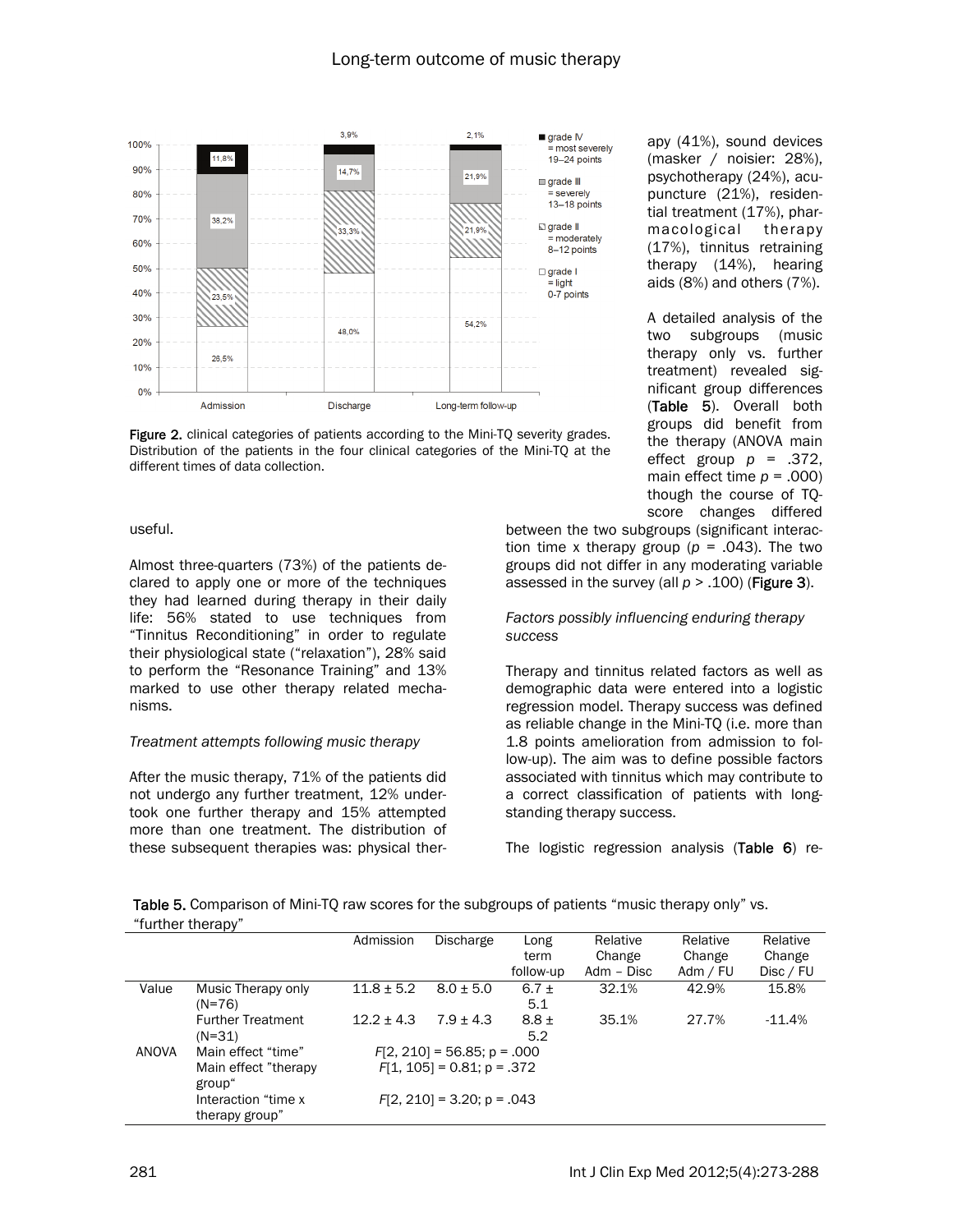|                                                | Regr.    | Standard | Wald  | df | Sig. | <b>OR</b> | 95% CI EXP(B) |       |
|------------------------------------------------|----------|----------|-------|----|------|-----------|---------------|-------|
|                                                | coeff. B | Error    |       |    |      |           | lower         | upper |
| Demographic factors                            |          |          |       |    |      |           |               |       |
| Female gender                                  | 1.652    | .716     | 5.332 | 1  | .021 | 5.22      | 1.28          | 21.21 |
| Age (year of birth)                            | .013     | .026     | .266  | 1  | .606 | 1.01      | 0.96          | 1.07  |
| Therapy related factors                        |          |          |       |    |      |           |               |       |
| Therapeutic relationship                       | .773     | .388     | 3.960 | 1  | .047 | 2.17      | 1.01          | 4.64  |
| Therapy outcome satis-<br>faction              | .408     | .322     | 1.610 | 1  | .204 | 1.50      | 0.80          | 2.83  |
| Music therapy only<br>Tinnitus related factors | 1.278    | .623     | 4.203 | 1  | .040 | 3.59      | 1.06          | 12.18 |
| Initial tinnitus severity<br>Mini-TO           | .663     | .352     | 3.556 | 1  | .059 | 1.94      | 0.97          | 3.86  |
| Frequency                                      | .000     | .000     | .448  | 1  | .503 | 1.00      | 1.000         | 1.00  |
| <b>Minimal Masking Level</b>                   | $-011$   | .019     | .336  | 1  | .562 | .989      | .952          | 1.027 |
| Time since onset of tinni-<br>tus              | .014     | .037     | .144  | 1  | .704 | 1.01      | 0.94          | 1.09  |
| Sound quality of the<br>tinnitus               | .064     | .789     | .006  | 1  | .936 | 1.07      | 0.23          | 5.00  |

Table 6. logistic regression and Odds Ratios predicting therapy outcome (binary variable: therapy success = reliable change in Mini-TQ yes/no)



Figure 3. Scatter plot therapy outcome versus elapsed time. Correlation of therapy outcome (change in absolute Mini-TQ scores) versus elapsed time (years since end of therapy).

vealed for the demographic factors, that female patients had a fivefold higher chance to benefit from the therapy than male patients (OR: 5.22, p = .021, 95% CI [1.28, 21.21]). Age did not affect therapy outcome.

In the field of the therapy related factors, a positive therapeutic relationship led to a twofold higher chance of positive therapy outcome (OR: 2.17, p = .047, 95% CI [1.01, 4.64]) whereas the subjective overall treatment satisfaction did not predict the objective therapy success (OR: 1.50, p = .204, 95% CI [0.80, 2.83]). Patients who undertook no further therapy had a 3.6 times higher chance for long lasting tinnitus relief (OR: 3.59, p = .040, 95% CI [1.06, 12.18]).

Tinnitus related factors played a minor role: Neither tinnitus frequency nor the time since the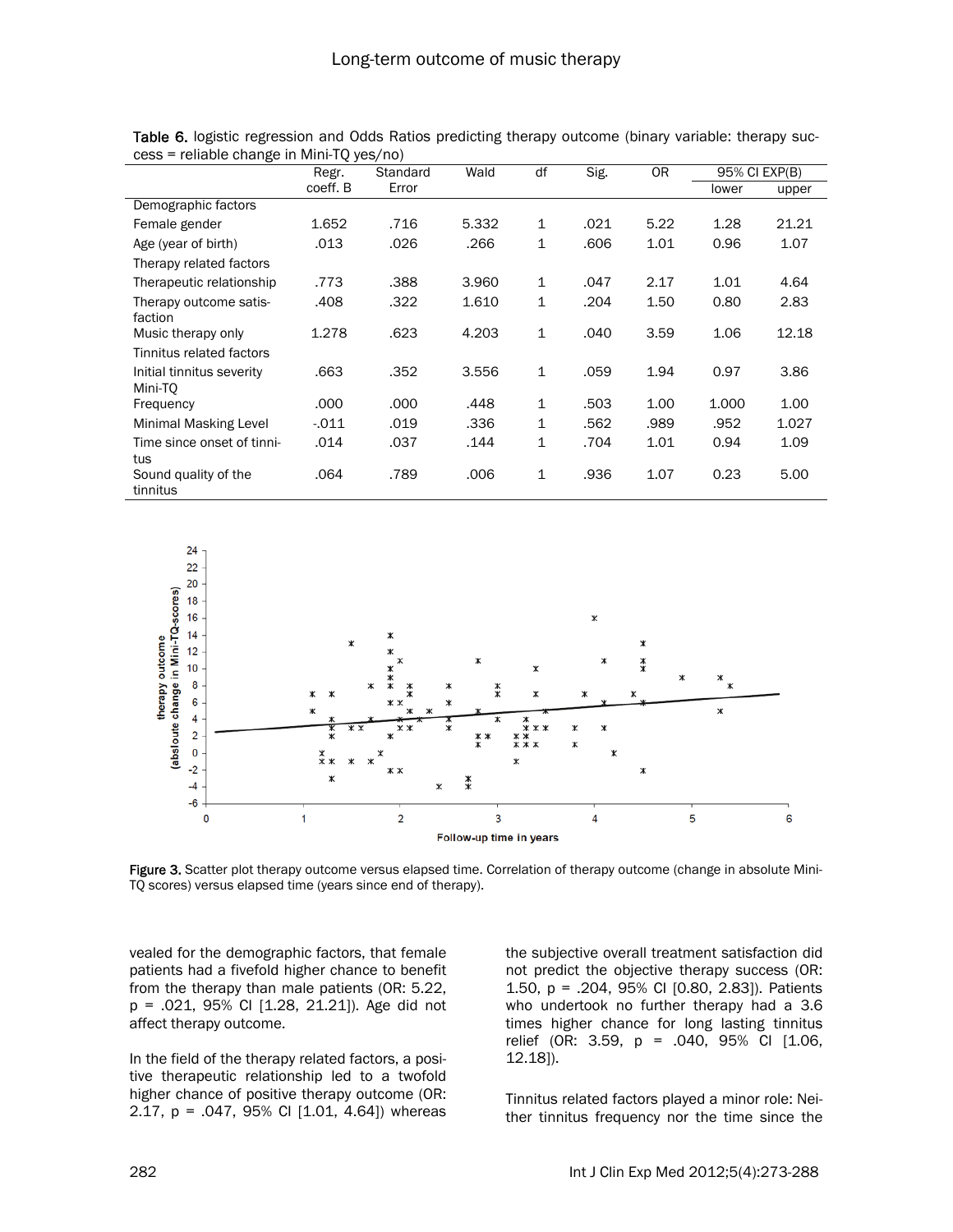| Author                | Therapy Type | Evaluation | FU-Time   | N   | ES.                               |
|-----------------------|--------------|------------|-----------|-----|-----------------------------------|
| Folmer et al. 2000    | CBT          | TSI        | 22 months | 190 | 0.46                              |
| Andersson et al. 2002 | <b>CBT</b>   | <b>TRO</b> | 4,9 years | 146 | No Baseline data                  |
| Goebel et al. 2006    | <b>CBT</b>   | TQ         | 15 years  | 244 | 0.46                              |
| Henry et al. 2006     | TRT          | THI        | 18 months | 53  | 1.56                              |
| Caffier et al. 2006   | TRT          | TQ         | 24 months | 40  | 0.91                              |
| Baracca et al. 2007   | TRT          | <b>VAS</b> | 18 months | 51  | No validated outcome meas-<br>ure |
| Forti et al. 2009     | TRT          | THI        | 18 months | 45  | No data available                 |
|                       |              |            |           |     |                                   |

Table 7. Effect sizes of long-term trials on tinnitus treatment

Therapy Type: CBT = Cognitive Behavioral Therapy, TRT = Tinnitus Retraining Therapy; Evaluation (outcome measurement): TSI = Tinnitus Severity Index (Meikle et al. 1995), TRQ = Tinnitus Reaction Questionnaire (Wilson et al. 1991), TQ = Tinnitus Questionnaire (Goebel & Hiller, 1998), THI = Tinnitus Handicap Inventory (Newman et al. 1996); FU = Follow-up time; N = Number of participants, ES = effect size according to Cohen's d'.

initial onset of tinnitus nor the subjective sound quality of the treated tinnitus had any impact (all OR near 1.0,  $p > .5$ ), only the initial tinnitus severity predicted by trend a twofold higher chance for tinnitus relief (OR:  $1.94$ ,  $p = .059$ , 95% CI [0.97, 3.86]).

#### **Discussion**

Tinnitus is a very common symptom, yet difficult to treat. Therefore there is an urge for a short term therapy with preferably minimal effort but long lasting effect. The proposed therapy concept "Heidelberg Model of Music Therapy for Chronic Tinnitus" seems to be a potential completion of the therapy spectrum. This model of music therapy previously has proven to be a very efficient treatment option in chronic tinnitus immediately after therapy and shortly afterwards (six months follow-up) [13]. The present survey could find evidence for long term therapy impact up to 5.4 years after end of therapy.

# *Therapy outcome*

The improvement in tinnitus distress achieved during therapy remained stable until follow-up and the corresponding effect size of *d*' = 0.89 from admission to follow-up was substantial compared to therapeutic effects found in other studies (Table 7).

Though most patients still perceive their tinnitus – either constantly or intermittently – about three-quarters of the patients accomplished a reliable decrease of Mini-TQ scores from admission to follow-up as revealed by the scores in the "Tinnitus Questionnaire" (TQ, [17]).

In order to set the results in the context of existing therapies, the outcome of the Heidelberg model should be compared to other studies evaluating long-term impact of tinnitus treatments. For this purpose, effect sizes for longterm trials on CBT and TRT were calculated. Unfortunately it was impossible to obtain reliable data. For three out of seven trials no effect size could be computed due to missing or insufficient data. The remaining trials report enough data to calculate effect sizes but since the authors used a wide range of tinnitus outcome measurements (TQ [28], THI [44], TSI [45]) incorporating each a different notion on tinnitus symptoms, the results are rather incommensurable – a problem common to tinnitus research ([46, 47]).

Unaccounted for these flaws, an effect size of *d*' = 0.89 as achieved by the Heidelberg Model, can be accounted for as "large" effect and falls into the upper range value compared to established treatments.

# *Therapy satisfaction*

The ratings of therapy satisfaction revealed a rather high level of satisfaction, especially due to a positive working alliance. Therapeutic relationship is a common factor in all psychotherapeutic settings and contributes to up to 30 percent of improvement in psychotherapy [48]. Thus it is not surprising that those patients, who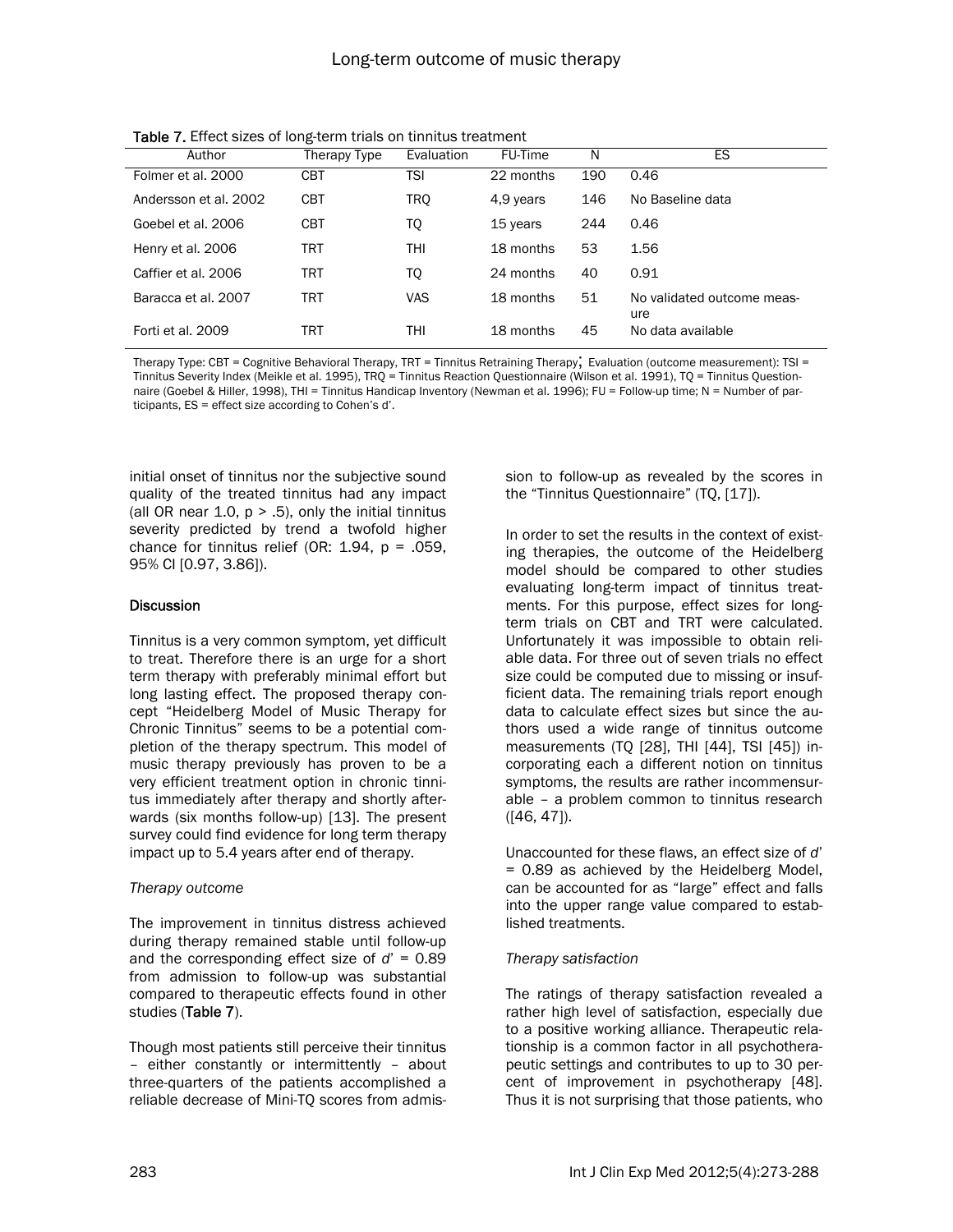did state a good relationship, had a higher chance of lower Mini-TQ scores in the long run.

#### *Evaluation of therapeutic elements*

Compared to other treatments with long-term impact evaluation, the "Heidelberg Model of Music Therapy for Chronic Tinnitus" has some distinctive features and follows the notion of "neuropsychotherapy" [49]. According to current etiological findings focusing on neuronal reorganization [50], this treatment aims at a reorganization of the underlying neurophysiologic sources leading to the tinnitus symptoms [51]. The music therapeutic interventions convey an increased ability for attention guidance and a diminished interference by the internal tinnitus distraction. In doing so this therapy is very short in duration: only nine sessions, provided within one week, are sufficient for lasting tinnitus relief. From the patients' point of view, only the therapy modules which were specific for the music therapy concept – "Resonance Training", "Neuroauditive Cortex Training", "Tinnitus Reconditioning" – were rated as helpful and maintained by a majority of patients throughout the follow-up period. Only a marginal proportion of the patients considered general interventions, such as a counseling as helpful. These results justify the higher manpower requirements (two trained therapists) for this model of music therapy compared to conventional psychological or otological treatments.

#### *Treatment attempts succeeding music therapy*

About 70% of the patients did not undertake any further therapies after music therapy – an effect especially noteworthy in the realm of tinnitus patients who are known for their frequent healthcare utilization (colloquially called "doctor -hopping") [52].

Interestingly, performance during the immediate therapy phase of the patients who attended music therapy only and those who attempted at least one further therapy afterwards was statistically undistinguishable. Patients with "music therapy only" had however the greatest impact in the aftermath of the music therapy (amelioration from discharge to follow-up by about 16% in TQ-scores) while the patients with further therapy attempts forfeit their initially equally positive outcome (deterioration by about 11% in TQ-scores from discharge to follow-up). The reasons for this pattern can be but speculation since the two groups did not differ in any moderating variable assessed in the survey (such as age and gender, time since tinnitus onset, time elapsed since therapy, tinnitus pitch, tinnitus loudness, tinnitus localisation, therapist relationship, subjective therapy evaluation) and should be subject for future research.

#### *Factors possibly influencing enduring therapy success*

The observed reduction Mini-TQ-scores was mainly independent of tinnitus related factors such as initial tinnitus frequency, minimal masking level, time since onset of tinnitus or sound quality of the tinnitus. Solely a higher initial tinnitus severity increased the chance of greater tinnitus relief, though it is not surprising that tinnitus severity is somehow predictive of reliable change, since a minimum severity/TQ score is needed to make a reliable change possible in the first place.

As far as demographic data are concerned, age did not influence therapy outcome. "Gender" turned out to be a moderating factor. Female patients were generally better off than male patients even if the rather large confidence interval (CI) suggests, that some male patients achieved the largest reduction in TQ scores and some female patients the worst. The current state of research on gender specific treatment outcome in tinnitus is rather weak, but some studies support this somewhat puzzling result. It is known from both general psychotherapy and psychological tinnitus therapy, that women have higher response rates in short term therapy than men [53-55]. Furthermore, men are at a much higher risk to develop tinnitus in the first place [56] and often suffer from more profound hearing loss than age-matched female patients [57]. Consequently it might be more difficult to eliminate the symptoms in male patients.

In the realm of therapy related factors, a good therapeutic relationship doubled the chance for positive therapy outcome. One distinctive feature of music therapy is its comprehensive support leading to this positive relationship.

The numbers of therapies following music therapy was highly influential on therapy outcome. Patients who attended music therapy only had a three times higher change for lasting therapy success – or conversely multiple therapy at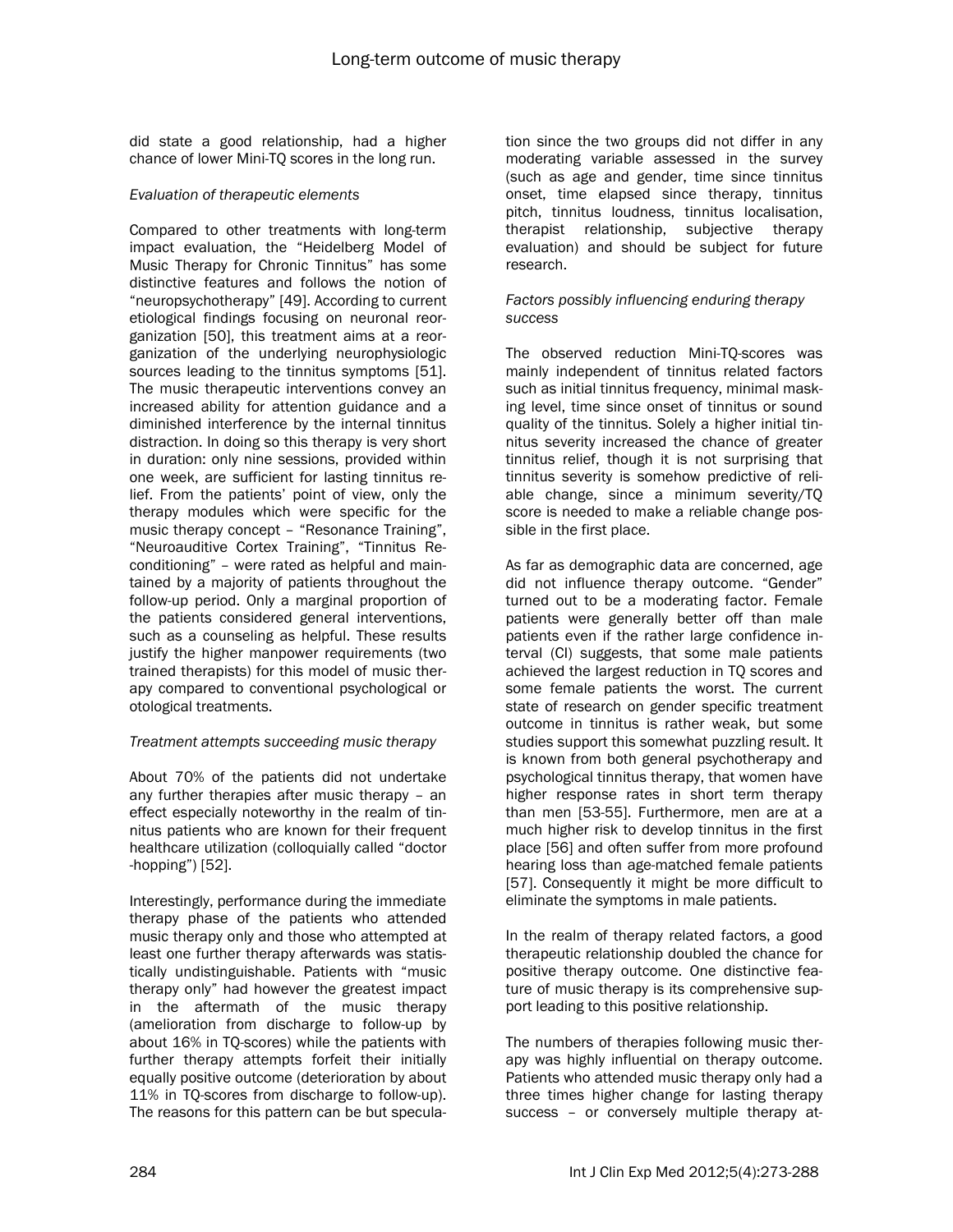tempts after the music therapy trebled the risk for outlasting tinnitus distress. Since the two variables are but correlated, there is no causal connection. Possible explanations might be that more heavily distressed patients strive for multiple treatments independent pre se or the higher number of treatments implies a lower chance for therapy impact for example due to a lack of therapy collaboration of those "doctor hoppers". A detailed analysis of patients attending music therapy only and patients who attempted at least one further therapy reveals that both the initial tinnitus distress and the immediate therapy outcome are identical. Only in the long run the TQ-scores differ. Therefore it seems reasonable to favour hypothesis two.

Generally, the reviewed moderating factors present only a limited view on possible influencing aspects. It is a problem common to follow-up studied to prove a causal relationship between a treatment and long term outcome due to a huge variety of intervening variables [58]. Natural maturation and developmental processes can produce considerable change independently of the therapeutic effects. Furthermore, interfering events such as changes in lifestyle (e.g. relocation, divorce, marriage) or occupational environment (e.g. job change, reduction in working ours) and a generally increased concern for health (e.g. more healthy diets, less noise exposure in leisure and workplace) [13] could influence the progress of tinnitus symptoms. Nevertheless, there is no known significant habituation mechanism in (decompensated) tinnitus due to mere time elapsed [59]. Even if patients are on a waiting list for treatment, the reduction of their symptoms is rather modest [60]. Furthermore, therapy outcome of those patients who attended music therapy only was more prosperous in the long run than of those who tried other treatments after music therapy. Therefore we conclude that - for the most part - the positive effects our patients reported have their proximate cause in the therapy impact.

# *Limitations of the therapy*

One limitation of the music therapy is that it is but suitable for a subgroup of tinnitus sufferers: The musical exercises will only be tolerated if the patients do not present severe hyperacusis and/or hearing loss > 50dB – though hyperacusis and hearing loss are very common symptoms in tinnitus [61]. Although the treatment of tinnitus related psychological distress is part of the music therapy concept, the music therapy is very short in duration and presents a focal therapy and no in depth psychotherapy will be possible. Therefore, patients are not eligible if they suffer from psychiatric co-morbidities (esp. depression or anxiety).

#### *Suggestions for therapy improvements*

It is a known factor that malingering and secondary gain are common in chronic diseases which are difficult to diagnose as is a considerable "disease memory" [59]. We therefore conclude that the patients might not be able to differentiate between an actual symptom, their reminiscence and the unconscious wish to retain a mild form of symptom – consequently they do not dare to admit that a symptom has completely vanished since they are in need for the symptom.

Data from neuroimaging would be highly desirable in order to clear up this point. In terms of therapy interventions, more importance should be attached to extinct the "tinnitus memory". Some approaches are under way, such as including biofeedback mechanisms in the receptive part of music therapy in order to strengthen the objective influence on tinnitus symptoms.

#### *Suggestions for more sophisticated outcome measurements*

Outcome measurements were – apart from a validated questionnaire, the Mini-TQ -a variety of single items in order to evaluate treatment outcome in the long run. Results of single item questions have to be taken with a pinch of salt and are only meaningful in the context of a more sophisticated evaluation such as validated questionnaires (here: Mini-TQ). Another possible source of information would be audiometric data. We could assess the audiometric status only once, at admission. Since the patients in our survey came from all over Germany and were not participants of a clinical trial, no personal in-patient contact was possible at followup, therefore no additional data could be obtained. We suggest these lines of measurement for any further trials.

#### *Suggestions for further trials*

Future studies should most notably include a control group treated with a conventional ther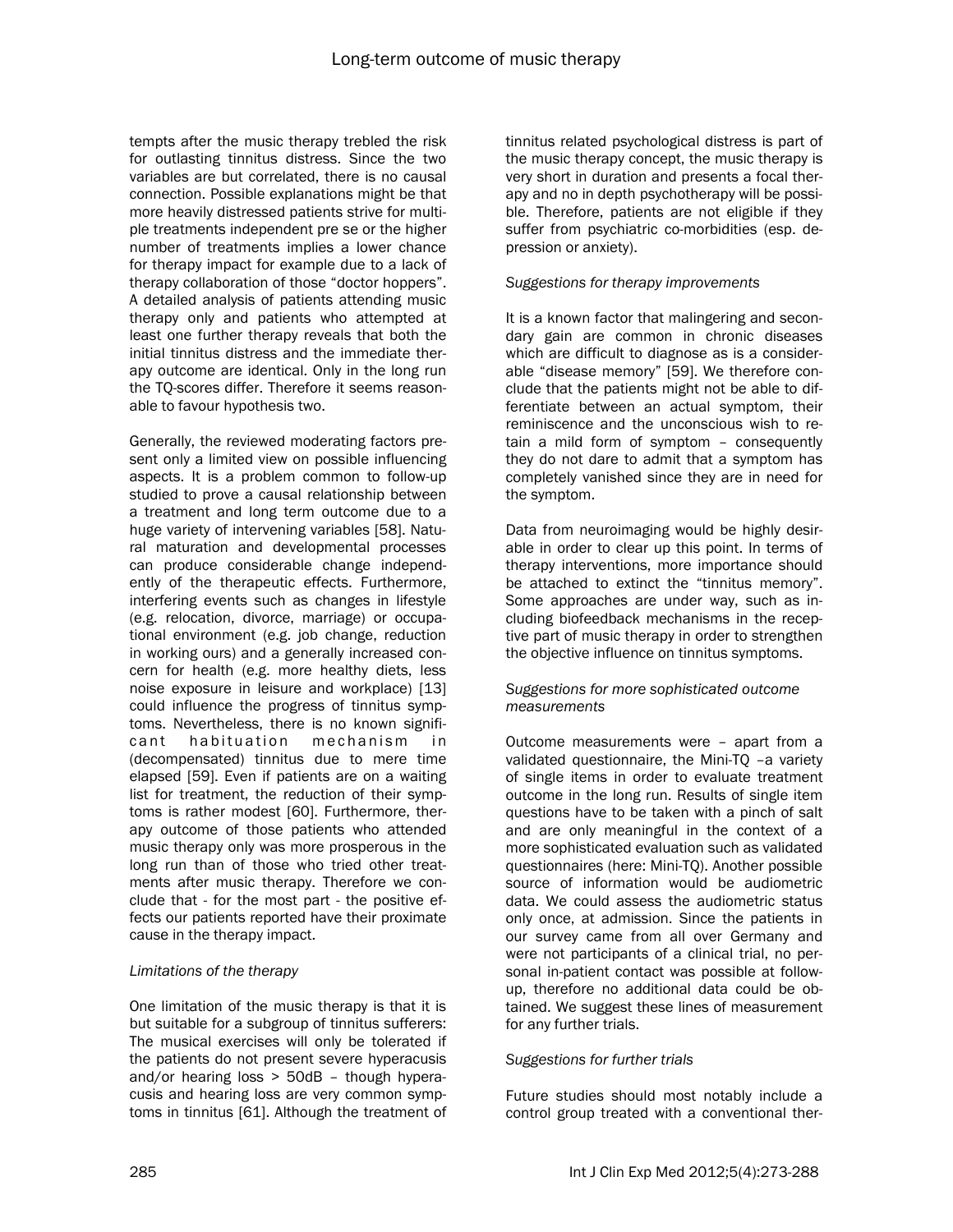apy such as TRT or CBT in order to rule out common factors and to refine the impact of the "Heidelberg Model" of music therapy.

#### **Conclusion**

On the whole, the "Heidelberg Model of Music Therapy for Chronic Tinnitus" appears to be a method with fast onset and possibly long lasting impact for patients with chronic tinnitus. Whether the results from this survey are stable, has to be proven in further more sophisticated research.

Address correspondence to: Dr. Heike Argstatter, German Center for Music Therapy Research (Deutsches Zentrum für Musiktherapieforschung (Viktor Dulger Institut) DZM e.V.), Maaßstraße 32/1, 69123 Heidelberg, Germany Tel: (+49)- 6221 - 79 63 960; E-mail: heike.argstatter@dzm-heidelberg.de

#### References

- [1] Heller AJ. Classification and epidemiology of tinnitus. Otolaryngol. Clin North Am 2003; 36: 239-248.
- [2] Møller AR, editor. Tinnitus: Diagnosis and treatment. London, Springer, 2010.
- [3] Goodey R. Management of Tinnitus Introduction. In: Møller AR, editor. Tinnitus: Diagnosis and treatment. London, Springer 2010; pp: 523-252.
- [4] Hiller W, Goebel G. When tinnitus loudness and annoyance are discrepant: audiological characteristics and psychological profile. Audiol Neurootol 2007; 12: 391-400.
- [5] Vanneste S, Plazier M, van der Loo E, van Heyning P de, Congedo M, Ridder D de. The neural correlates of tinnitus-related distress. Neuroimage 2010; 52: 470-480.
- [6] Melcher JR, Knudson IM, Levine RA. Subcallosal brain structure: Correlation with hearing threshold at supra-clinical frequencies (8 kHz), but not with tinnitus. Hearing research 2012.
- [7] Noreña AJ. An integrative model of tinnitus based on a central gain controlling neural sensitivity. Neurosci Biobehav Rev 2011; 35: 1089 -1109.
- [8] Rauschecker JP, Leaver AM, Mühlau M. Tuning out the noise: limbic-auditory interactions in tinnitus. Neuron 2010; 66: 819-826.
- [9] Hoare DJ, Kowalkowski VL, Hall DA. Effects of frequency discrimination training on tinnitus: results from two randomised controlled trials. J Assoc Res Otolaryngol 2012; 13: 543-559.
- [10] Hobson J, Chisholm E, El Refaie A. Sound therapy (masking) in the management of tinnitus in adults. Cochrane Database Syst Rev 2010: CD006371.
- [11] Martinez Devesa P, Waddell A, Perera R,

Theodoulou M. Cognitive behavioural therapy for tinnitus. Cochrane Database Syst Rev 2007: CD005233.

- [12] Phillips JS, McFerran D. Tinnitus Retraining Therapy (TRT) for tinnitus. Cochrane Database Syst Rev 2010: CD007330.
- [13] Folmer RL. Long-term reductions in tinnitus severity. BMC Ear Nose Throat Disord 2002; 2: 3.
- [14] Andersson G, Vretblad P, Larsen HC, Lyttkens L. Longitudinal follow-up of tinnitus complaints. Arch Otolaryngol Head Neck Surg 2001; 127: 175-179.
- [15] Bessman P, Heider T, Watten VP, Watten RG. The tinnitus intensive therapy habituation program: a 2-year follow-up pilot study on subjective tinnitus. Rehabil Psychol 2009; 54: 133- 137.
- [16] Goebel G, Kahl M, Arnold W, Fichter M. 15-year prospective follow-up study of behavioral therapy in a large sample of inpatients with chronic tinnitus. Acta Otolaryngol Suppl 2006: 70-79.
- [17] Henry JA, Schechter MA, Zaugg TL, Griest S, Jastreboff PJ, Vernon JA, Kaelin C, Meikle MB, Lyons KS, Stewart BJ. Clinical trial to compare tinnitus masking and tinnitus retraining therapy. Acta Otolaryngol Suppl 2006: 64-69.
- [18] Caffier PP, Haupt H, Scherer H, Mazurek B. Outcomes of long-term outpatient tinnituscoping therapy: psychometric changes and value of tinnitus-control instruments. Ear Hear 2006; 27: 619-627.
- [19] Baracca GN, Forti S, Crocetti A, Fagnani E, Scotti A, Del Bo L, Ambrosetti U. Results of TRT after eighteen months: our experience. Int J Audiol 2007; 46: 217-222.
- [20] Forti S, Costanzo S, Crocetti A, Pignataro L, Del Bo L, Ambrosetti U. Are results of tinnitus retraining therapy maintained over time? 18 month follow-up after completion of therapy. Audiol Neurootol 2009; 14: 286-289.
- [21] Graul J, Klinger R, Greimel KV, Rustenbach S, Nutzinger DO. Differential outcome of a multimodal cognitive-behavioral inpatient treatment for patients with chronic decompensated tinnitus. Int Tinnitus J 2008; 14: 73-81.
- [22] Pilgramm M, Lebisch H, Pehle W. Das ambulante Tinnitusbewältigungs- und Hyperakusistraining [Outpatient tinnitus management and hyperacusis training]. HNO 2012; 60: 545-556.
- [23] Hesser H, Weise C, Westin VZ, Andersson G. A systematic review and meta-analysis of randomized controlled trials of cognitive-behavioral therapy for tinnitus distress. Clin Psychol Rev 2011; 31: 545-553.
- [24] Møller AR. Neural plasticity in tinnitus. Prog Brain Res 2006; 157: 365-372.
- [25] Argstatter H, Krick C, Bolay HV. Musiktherapie bei chronisch-tonalem Tinnitus. Heidelberger Modell evidenzbasierter Musiktherapie. HNO 2008; 56: 678-685.
- [26] Argstatter H, Krick C, Plinkert P, Bolay HV.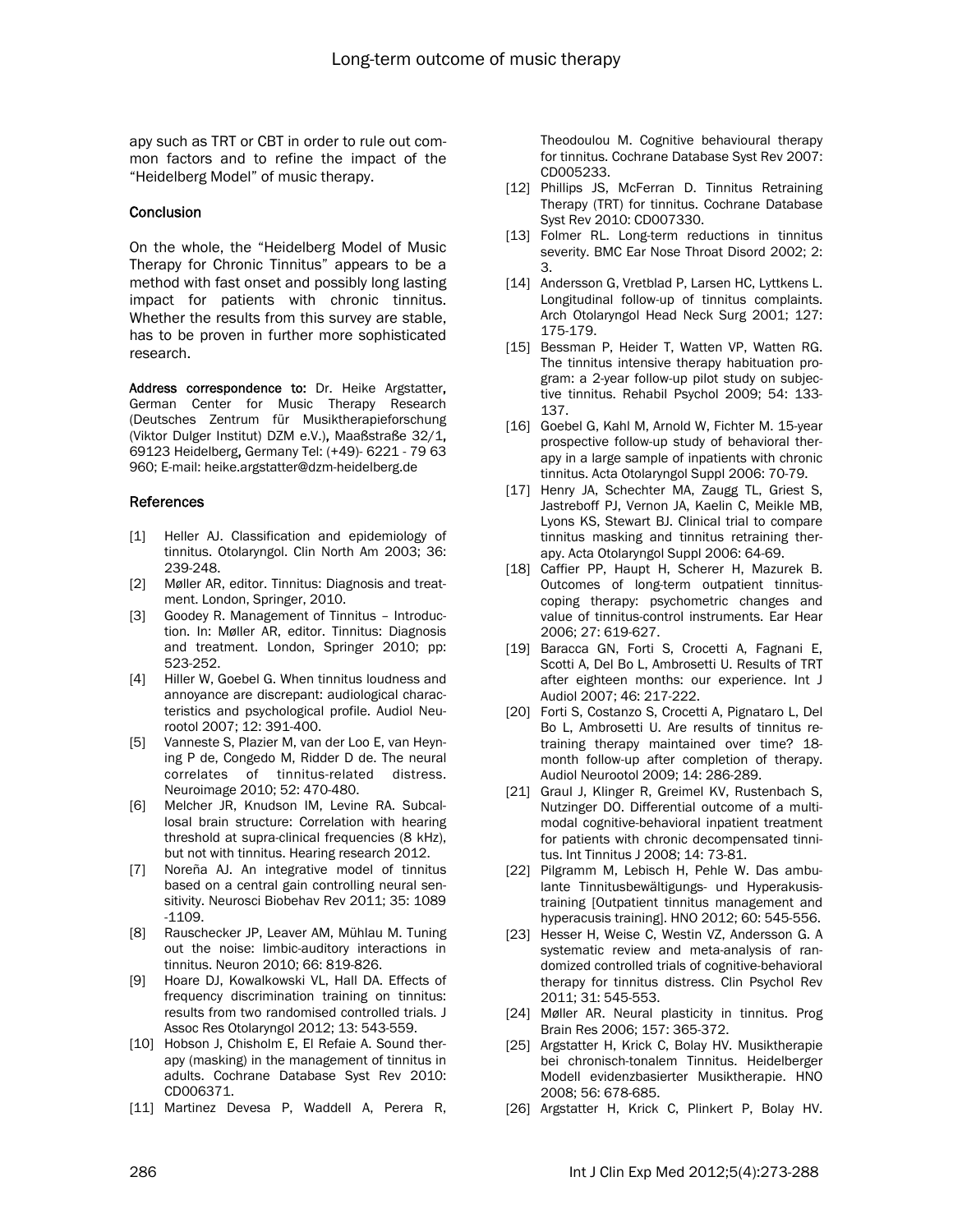Musiktherapie bei nichttonalem Tinnitus (Tinnitusrauschen). Konzeptentwicklung und Behandlungsevaluation. HNO 2010; 58: 1085- 1093.

- [27] Nickel AK, Hillecke T, Argstatter H, Bolay HV. Outcome research in music therapy: a step on the long road to an evidence-based treatment. Ann N Y Acad Sci 2005; 1060: 283-293.
- [28] Goebel G, Hiller W. Tinnitus-Fragebogen: (TF); ein Instrument zur Erfassung von Belastung und Schweregrad bei Tinnitus; Handanweisung. Göttingen, Hogrefe Verl. für Psychologie, 1998.
- [29] Argstatter H. Heidelberger Musiktherapiemanual: chronisch-tonaler Tinnitus. Berlin, Uni-Ed, 2009.
- [30] Mair & Rohner OEG. Arbitrary Waveform Generator WG820. http:// www2.produktinfo.conrad.com/ datenblaetter/100000-124999/120056-an-01-en-Signalgenerator\_WG\_820.pdf. Accessed 24 July 2012.
- [31] Alvarez DJ, Rockwell PG. Trigger points: diagnosis and management. Am Fam Physician 2002; 65: 653-660.
- [32] Mühlnickel W, Elbert T, Taub E, Flor H. Reorganization of auditory cortex in tinnitus. Proc Natl Acad Sci USA 1998; 95: 10340-10343.
- [33] Eggermont JJ. Cortical tonotopic map reorganization and its implications for treatment of tinnitus. Acta Otolaryngol Suppl 2006: 9-12.
- [34] Flor H, Hoffmann D, Struve M, Diesch E. Auditory discrimination training for the treatment of tinnitus. Appl Psychophysiol Biofeedback 2004; 29: 113-120.
- [35] Herraiz C, Diges I, Cobo P, Aparicio JM, Toledano A. Auditory discrimination training for tinnitus treatment: the effect of different paradigms. Eur Arch Otorhinolaryngol 2010; 267: 1067-1074.
- [36] Pantev C, Okamoto H, Teismann H. Musicinduced cortical plasticity and lateral inhibition in the human auditory cortex as foundations for tonal tinnitus treatment. Frontiers in systems neuroscience 2012; 6: 50.
- [37] Bolay HV, Selle EW. Entspannungstraining nach musiktherapeutischen Gesichtspunkten, Trainerhandbuch. Schweinfurt, Neues Forum, 1984.
- [38] Deutsche Gesellschaft für Hals-Nasen-Ohren-Heilkunde KHeV. Leitlinie "Tinnitus, 2011. http://www.awmf.org/uploads/ tx\_szleitlinien/017-064l\_S1\_Tinnitus.pdf. Accessed 15 June 2012.
- [39] Hiller W, Goebel G. Rapid assessment of tinnitus-related psychological distress using the Mini-TQ. Int J Audiol 2004; 43: 600-604.
- [40] Goebel G, Hiller W. STI: Strukturiertes Tinnitus-Interview. Göttingen [u.a.], Hogrefe, 2001.
- [41] Langguth B. A review of tinnitus symptoms beyond 'ringing in the ears': a call to action. Curr Med Res Opin 2011; 27: 1635-1643.
- [42] Cohen J. Statistical power analysis for the be-

havioral sciences. 2nd ed. Hillsdale, NJ, Erlbaum, 1988.

- [43] Jacobson NS, Truax P. Clinical significance: a statistical approach to defining meaningful change in psychotherapy research. J Consult Clin Psychol 1991; 59: 12-19.
- [44] Newman CW, Jacobson GP, Spitzer JB. Development of the Tinnitus Handicap Inventory. Arch Otolaryngol Head Neck Surg 1996; 122: 143- 148.
- [45] Meikle MB, Griest SE, Stewart BJ, Press LS. Measuring the negative impact of tinnitus: A brief severity index. Abstr MidWinter Res Meet Assoc Res Otolaryngol 1995: 167.
- [46] Langguth B, Goodey R, Azevedo A, Bjorne A, Cacace A, Crocetti A et al. Consensus for tinnitus patient assessment and treatment outcome measurement: Tinnitus Research Initiative meeting, Regensburg, July 2006. Prog Brain Res 2007; 166: 525-536.
- [47] Langguth B, Searchfield GD, Biesinger E, Greimel KV. History and Questionnaires. In: Møller AR, editor. Tinnitus: Diagnosis and treatment. London, Springer 2010; pp: 387-404.
- [48] Ardito RB, Rabellino D. Therapeutic alliance and outcome of psychotherapy: historical excursus, measurements, and prospects for research. Front Psychol 2011; 2: 270.
- [49] Walter H, Berger M, Schnell K. Neuropsychotherapy: conceptual, empirical and neuroethical issues. Eur Arch Psychiatry Clin Neurosci 2009; 259 Suppl 2: S173-82.
- [50] Adjamian P, Sereda M, Hall DA. The mechanisms of tinnitus: perspectives from human functional neuroimaging. Hear Res 2009; 253: 15-31.
- [51] Low YF, Argstatter H, Bolay HV, Strauss DJ. Evaluation of a compact tinnitus therapy by electrophysiological tinnitus decompensation measures. Conf Proc IEEE Eng Med Biol Soc 2008; 2008: 5132-5135.
- [52] Bleichhardt G, Timmer B, Rief W. Cognitivebehavioural therapy for patients with multiple somatoform symptoms--a randomised controlled trial in tertiary care. J Psychosom Res 2004; 56: 449-454.
- [53] Clarkin JF, Levy KN. The Influence of Client Variables on Psychotherapy. In: Bergin AE, Lambert M, Garfield SL, editors. Bergin and Garfield's handbook of psychotherapy and behavior change, pp: 194–226.
- [54] El Refaie A, Davis A, Kayan A, Baskill J, Lovell E, Owen V. A questionnaire study of the quality of life and quality of family life of individuals complaining of tinnitus pre- and post-attendance at a tinnitus clinic. Int J Audiol 2004; 43: 410- 416.
- [55] Seydel C, Haupt H, Szczepek AJ, Klapp BF, Mazurek B. Long-term improvement in tinnitus after modified tinnitus retraining therapy enhanced by a variety of psychological approaches. Audiol Neurootol 2010; 15: 69-80.